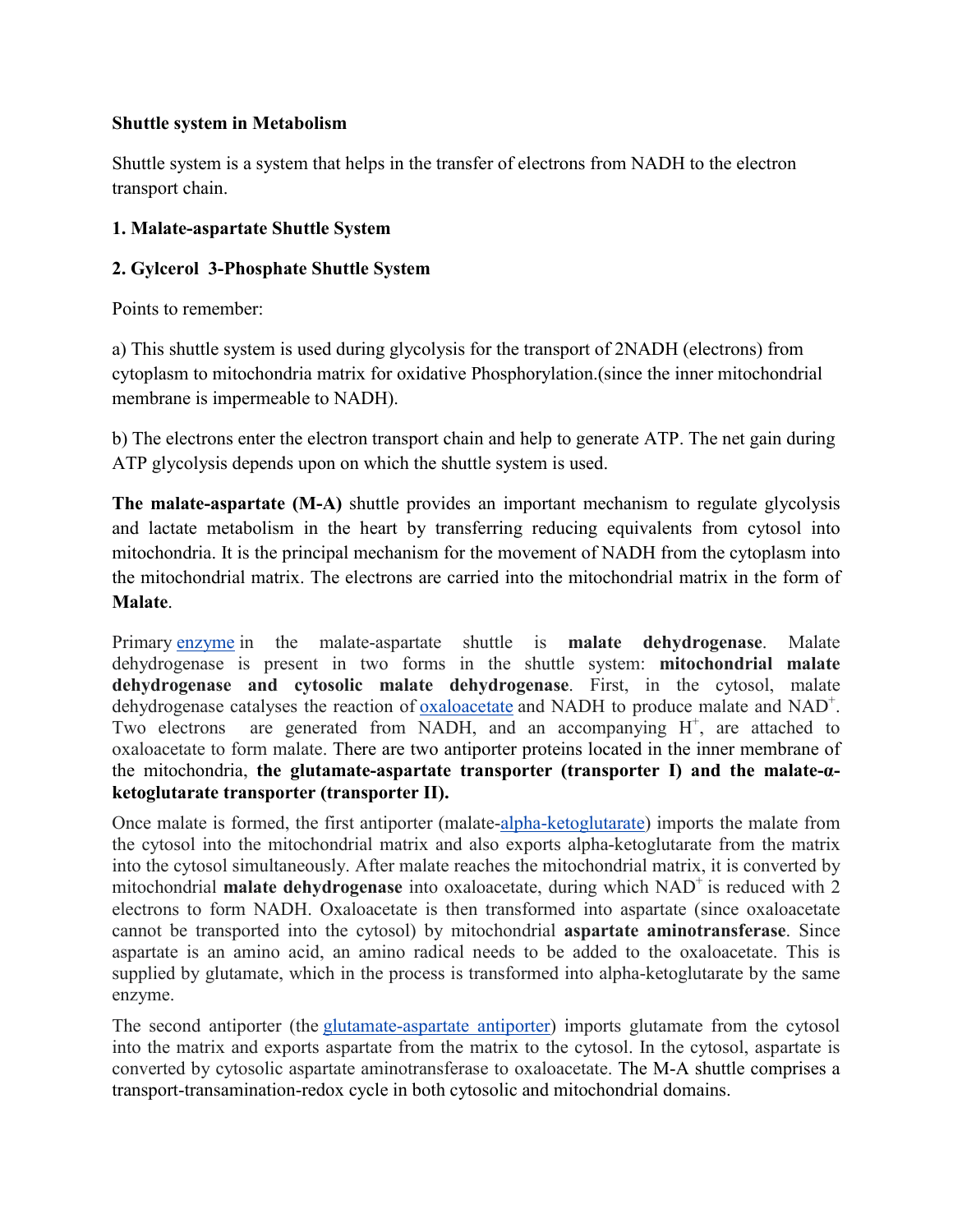NADH in the cytosol is oxidized to  $NAD^+$ , and  $NAD^+$  in the matrix is reduced to NADH. The NAD<sup>+</sup> in the cytosol can then be reduced again by another round of glycolysis, and the NADH in the matrix can be used to pass electrons to the electron transport chain so ATP can be synthesized.

Since the malate-aspartate shuttle regenerates NADH inside the mitochondrial matrix, it is capable of maximizing the number of ATPs produced in glycolysis (3/NADH), ultimately resulting in a net gain of 38 ATP molecules per molecule of glucose metabolized